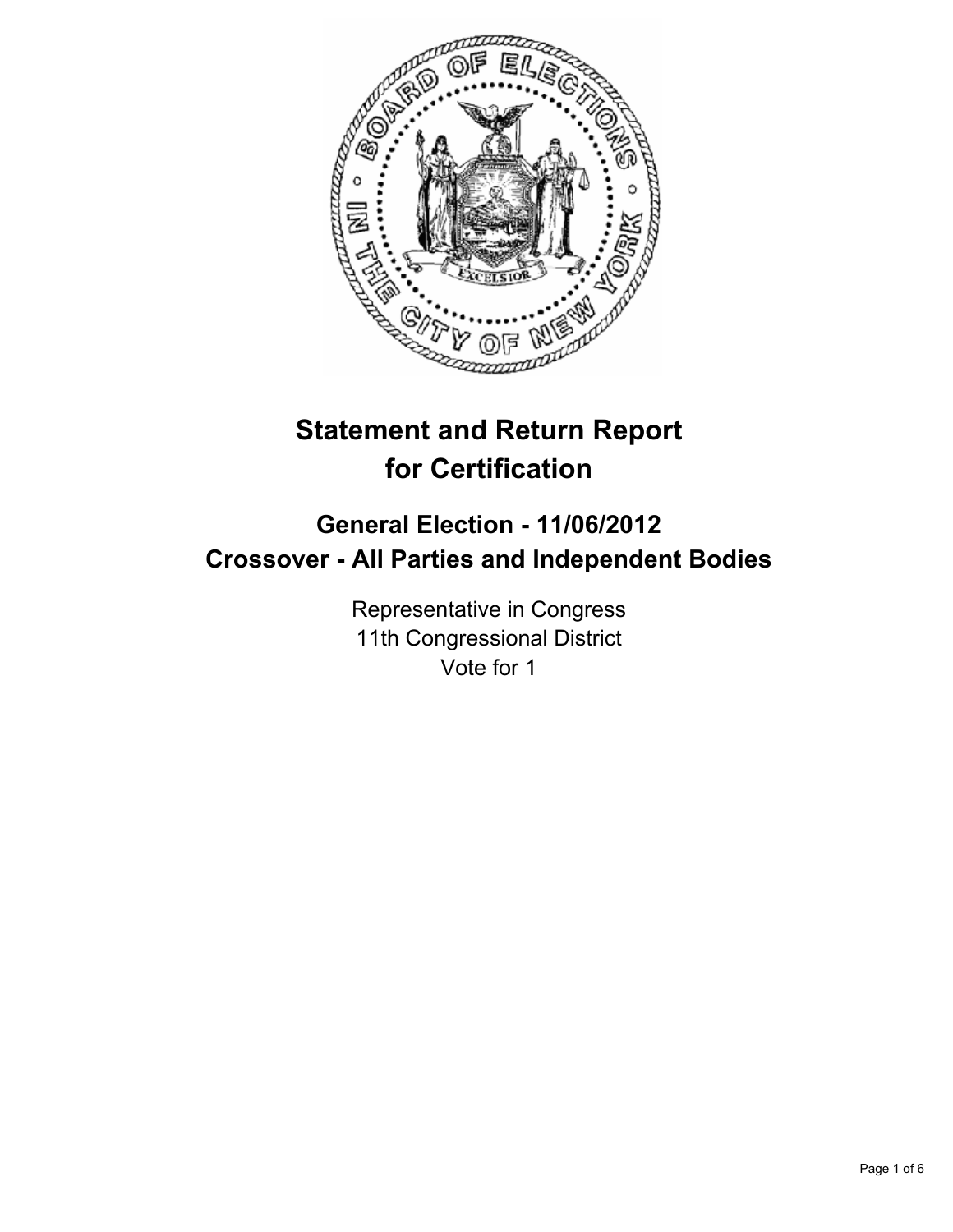

### **Kings County**

| PUBLIC COUNTER                                           | 52,964           |
|----------------------------------------------------------|------------------|
| <b>EMERGENCY</b>                                         | 1                |
| ABSENTEE/MILITARY                                        | 1,647            |
| <b>FEDERAL</b>                                           | 416              |
| SPECIAL PRESIDENTIAL                                     | 1                |
| <b>AFFIDAVIT</b>                                         | 4,745            |
| <b>Total Ballots</b>                                     | 59,774           |
| Less - Inapplicable Federal/Special Presidential Ballots | (1)              |
| <b>Total Applicable Ballots</b>                          | 59,773           |
| MARK S. MURPHY (DEMOCRATIC)                              | 25,274           |
| MICHAEL G. GRIMM (REPUBLICAN)                            | 20,875           |
| MICHAEL G. GRIMM (CONSERVATIVE)                          | 2,827            |
| MARK S. MURPHY (WORKING FAMILIES)                        | 1,310            |
| HENRY J. BARDEL (GREEN)                                  | 701              |
| ANATELY KIRTSHAN (WRITE-IN)                              | 1                |
| ANDREW MARTINOV (WRITE-IN)                               | 1                |
| <b>BLAIR WILLIS (WRITE-IN)</b>                           | 1                |
| CHARLES B. RANGEL (WRITE-IN)                             | 2                |
| DAN BONANNO (WRITE-IN)                                   | 1                |
| DANNY GLOVER (WRITE-IN)                                  | 2                |
| DOUGLAS DIKIJIAN (WRITE-IN)                              | 2                |
| ELIEZER ZEYTAUNDA (WRITE-IN)                             | 1                |
| HELEN WEINTEIN (WRITE-IN)                                | 1                |
| JEROIC NOLDER (WRITE-IN)                                 | 1                |
| JERROLD NADLER (WRITE-IN)                                | 2                |
| JIMMY GOIWEDRAL (WRITE-IN)                               | 1                |
| NORMAN SEABRAK (WRITE-IN)                                | 1                |
| RABHISHLOMO BALANKA (WRITE-IN)                           | 1                |
| RON PAUL (WRITE-IN)                                      | 4                |
| ROY ANTOUN (WRITE-IN)                                    | $\boldsymbol{2}$ |
| SARAH BLUNTZ COLLINS (WRITE-IN)                          | $\boldsymbol{2}$ |
| SEAN MADDEN (WRITE-IN)                                   | 1                |
| UNATTRIBUTABLE WRITE-IN (WRITE-IN)                       | 17               |
| YVETTE CLARKE (WRITE-IN)                                 | 1                |
| YVETTE D. CLARKE (WRITE-IN)                              | 1                |
| <b>Total Votes</b>                                       | 51,033           |
| Unrecorded                                               | 8,740            |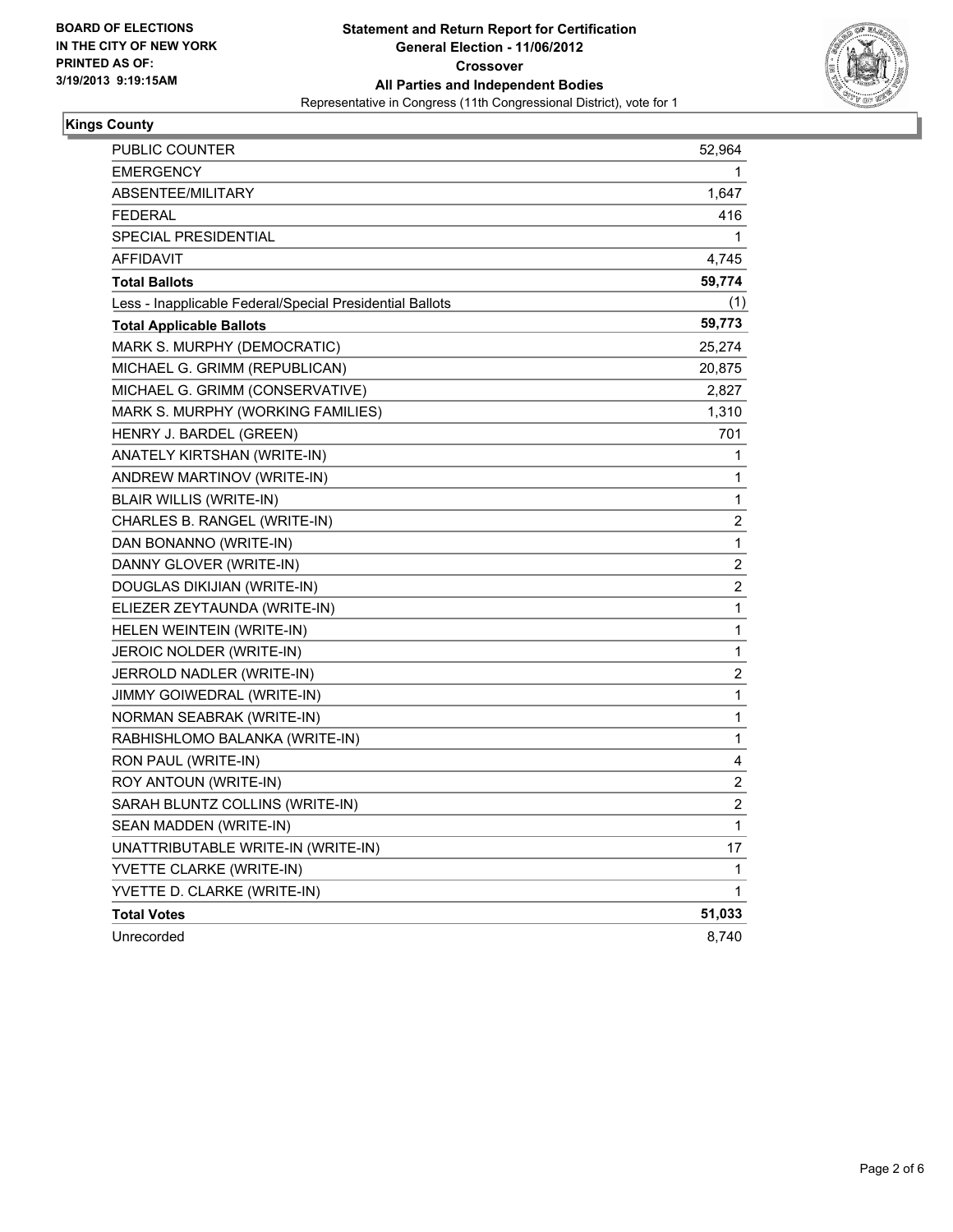

## **Richmond County**

| PUBLIC COUNTER                                           | 136,081      |
|----------------------------------------------------------|--------------|
| <b>EMERGENCY</b>                                         | 5            |
| ABSENTEE/MILITARY                                        | 6,770        |
| <b>FEDERAL</b>                                           | 651          |
| SPECIAL PRESIDENTIAL                                     | 4            |
| AFFIDAVIT                                                | 11,488       |
| <b>Total Ballots</b>                                     | 154,999      |
| Less - Inapplicable Federal/Special Presidential Ballots | (4)          |
| <b>Total Applicable Ballots</b>                          | 154,995      |
| MARK S. MURPHY (DEMOCRATIC)                              | 62,446       |
| MICHAEL G. GRIMM (REPUBLICAN)                            | 70,155       |
| MICHAEL G. GRIMM (CONSERVATIVE)                          | 9,261        |
| MARK S. MURPHY (WORKING FAMILIES)                        | 3,400        |
| HENRY J. BARDEL (GREEN)                                  | 1,238        |
| ANDREA GONZALEZ (WRITE-IN)                               | 1            |
| ANDREW LISS (WRITE-IN)                                   | 1            |
| ANNETTE BATTISTA (WRITE-IN)                              | 1            |
| ARIEL ABIAMONTZ (WRITE-IN)                               | 1            |
| CHARLES BARRON (WRITE-IN)                                | 1            |
| CHELSY SULLENBIRGEN (WRITE-IN)                           | 1            |
| DAISY FERNANDEZ (WRITE-IN)                               | 1            |
| DANIEL R YOUNG (WRITE-IN)                                | 1            |
| FRANK MORANO (WRITE-IN)                                  | 2            |
| <b>GEOFF CELLIS (WRITE-IN)</b>                           | 1            |
| HOWARD STERN (WRITE-IN)                                  | 1            |
| JAMES A HAYNES IV (WRITE-IN)                             | 1            |
| JAMES MARTIN (WRITE-IN)                                  | 1            |
| JAMES ODDO (WRITE-IN)                                    | 1            |
| JANINE MATERNA (WRITE-IN)                                | 1            |
| JENNIFER MARCIANO (WRITE-IN)                             | 1            |
| JOE TORRE (WRITE-IN)                                     | 1            |
| JULIANA PARCEL (WRITE-IN)                                | $\mathbf{1}$ |
| KAREN EASON (WRITE-IN)                                   | 1            |
| KENNETH BONAMO (WRITE-IN)                                | 1            |
| LINDA MASON (WRITE-IN)                                   | 1            |
| LISA GREY (WRITE-IN)                                     | 7            |
| LOUIS ADIMANDO (WRITE-IN)                                | 1            |
| LOUIS DEMONTEY (WRITE-IN)                                | 1            |
| LOUIS DEMONTREUOS (WRITE-IN)                             | 1            |
| MARIETTA CANNING (WRITE-IN)                              | 1            |
| MATTHEW MIAETTA (WRITE-IN)                               | 1            |
| MAX WADE (WRITE-IN)                                      | 1            |
| MEG VENTRUDO (WRITE-IN)                                  | 11           |
| MELISSA TIERNEY (WRITE-IN)                               | 1            |
| MICHAEL COSTA (WRITE-IN)                                 | 1            |
| MICHAEL MCMAHON (WRITE-IN)                               | 4            |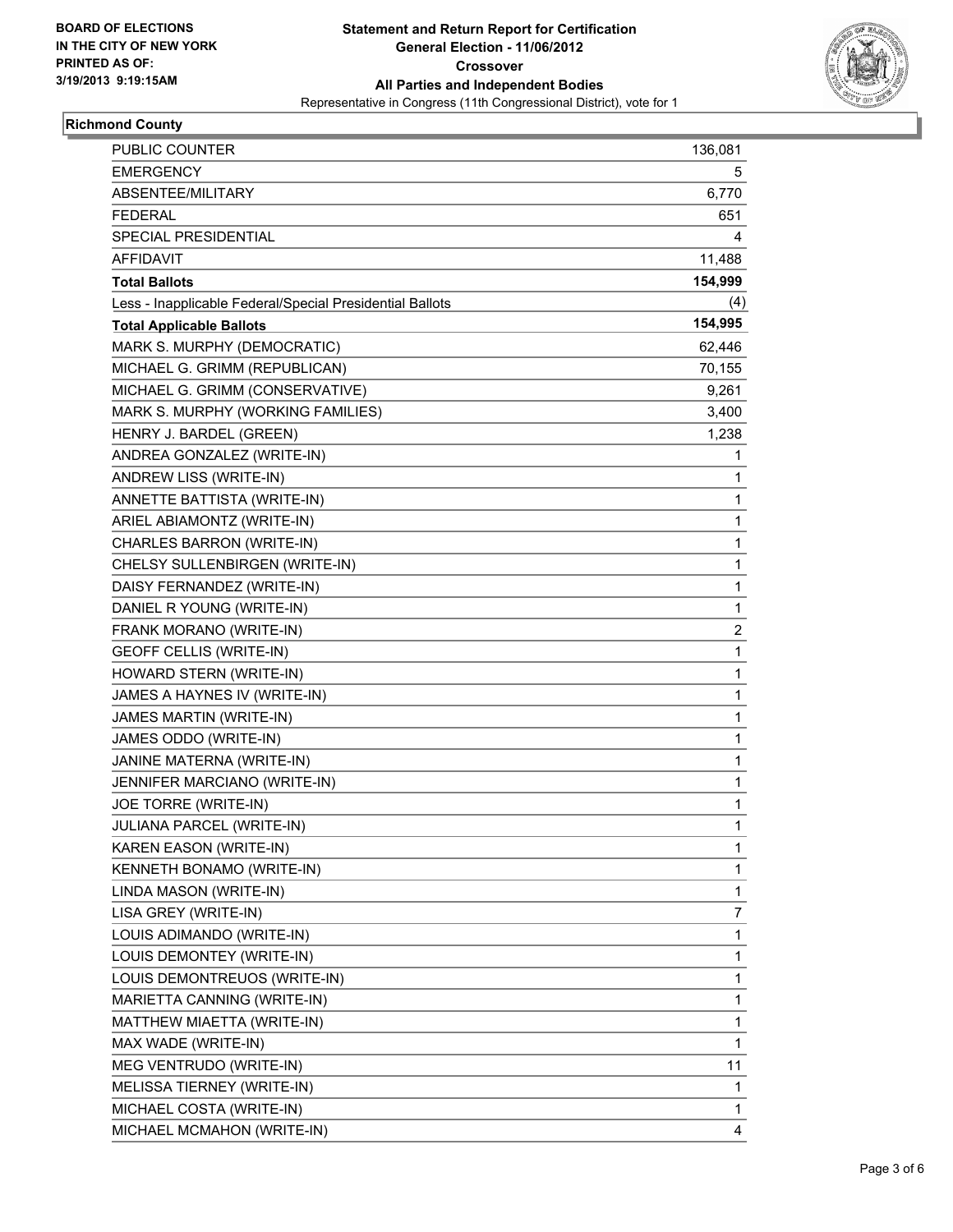

## **Richmond County**

| NICHOLAS M. BILOTTI (WRITE-IN)      |         |
|-------------------------------------|---------|
| OLUROTIMI SOLOMON OYEKAN (WRITE-IN) | 2       |
| PARIS HILTON (WRITE-IN)             |         |
| PAUL CASALI (WRITE-IN)              |         |
| RICHARD J MURPHY (WRITE-IN)         |         |
| ROBERT DAVIS (WRITE-IN)             |         |
| ROBERT OBERMEYER (WRITE-IN)         |         |
| ROBERT ZAHN JR (WRITE-IN)           | 8       |
| STEPHEN BROCKER (WRITE-IN)          |         |
| STEVE MCQUEEN (WRITE-IN)            |         |
| TAYLOR COPP (WRITE-IN)              |         |
| TIM FISHMAN (WRITE-IN)              |         |
| UNATTRIBUTABLE WRITE-IN (WRITE-IN)  | 29      |
| WALT DISNEY (WRITE-IN)              |         |
| <b>Total Votes</b>                  | 146,602 |
| Unrecorded                          | 8,393   |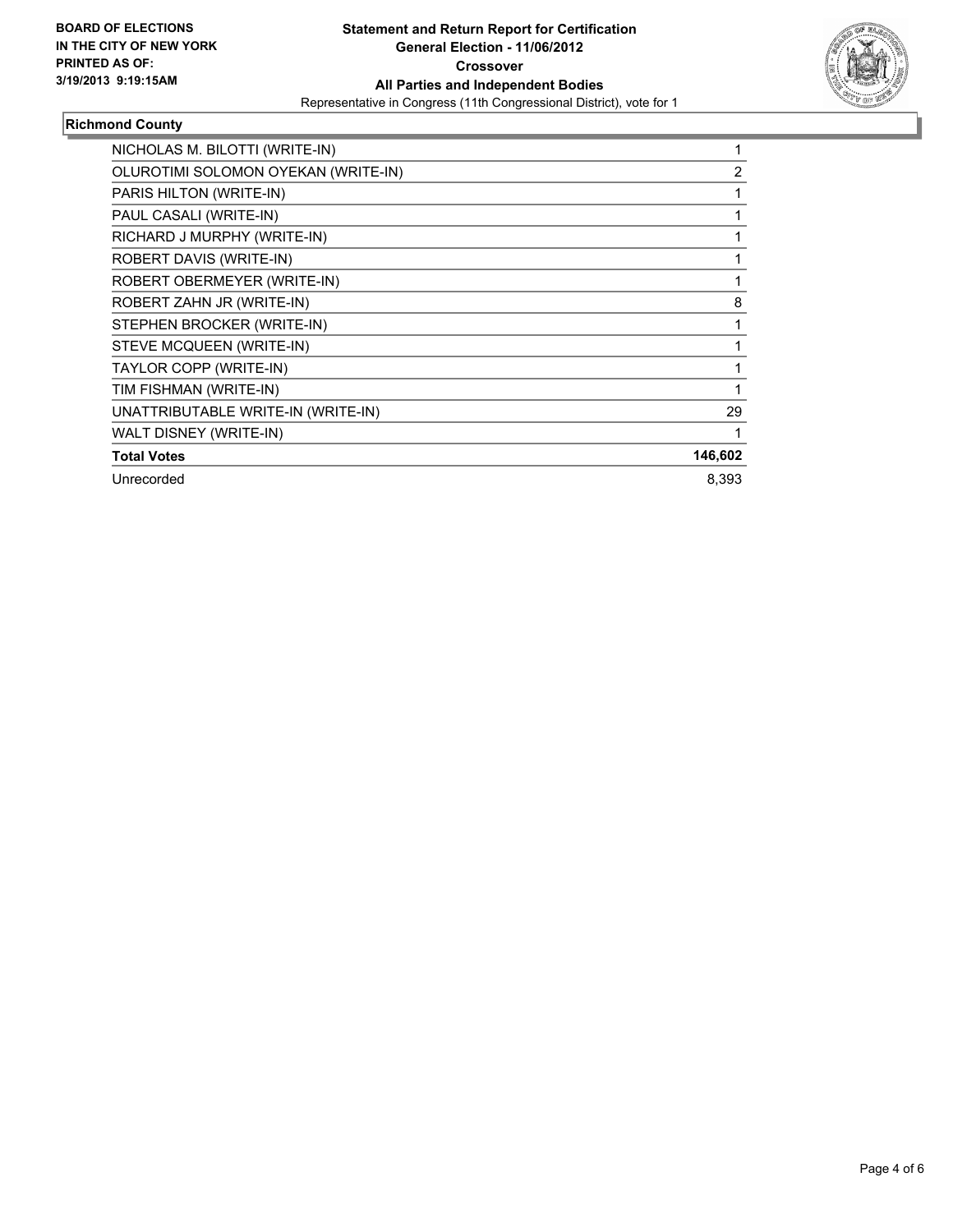

#### **Total for Representative in Congress (11th Congressional District)**

| PUBLIC COUNTER                                           | 189,045 |
|----------------------------------------------------------|---------|
| EMERGENCY                                                | 6       |
| ABSENTEE/MILITARY                                        | 8,417   |
| <b>FEDERAL</b>                                           | 1,067   |
| SPECIAL PRESIDENTIAL                                     | 5       |
| <b>AFFIDAVIT</b>                                         | 16,233  |
| <b>Total Ballots</b>                                     | 214,773 |
| Less - Inapplicable Federal/Special Presidential Ballots | (5)     |
| <b>Total Applicable Ballots</b>                          | 214,768 |
| MARK S. MURPHY (DEMOCRATIC)                              | 87,720  |
| MICHAEL G. GRIMM (REPUBLICAN)                            | 91,030  |
| MICHAEL G. GRIMM (CONSERVATIVE)                          | 12,088  |
| MARK S. MURPHY (WORKING FAMILIES)                        | 4,710   |
| HENRY J. BARDEL (GREEN)                                  | 1,939   |
| ANATELY KIRTSHAN (WRITE-IN)                              | 1       |
| ANDREA GONZALEZ (WRITE-IN)                               | 1       |
| ANDREW LISS (WRITE-IN)                                   | 1       |
| ANDREW MARTINOV (WRITE-IN)                               | 1       |
| ANNETTE BATTISTA (WRITE-IN)                              | 1       |
| ARIEL ABIAMONTZ (WRITE-IN)                               | 1       |
| <b>BLAIR WILLIS (WRITE-IN)</b>                           | 1       |
| CHARLES B. RANGEL (WRITE-IN)                             | 2       |
| CHARLES BARRON (WRITE-IN)                                | 1       |
| CHELSY SULLENBIRGEN (WRITE-IN)                           | 1       |
| DAISY FERNANDEZ (WRITE-IN)                               | 1       |
| DAN BONANNO (WRITE-IN)                                   | 1       |
| DANIEL R YOUNG (WRITE-IN)                                | 1       |
| DANNY GLOVER (WRITE-IN)                                  | 2       |
| DOUGLAS DIKIJIAN (WRITE-IN)                              | 2       |
| ELIEZER ZEYTAUNDA (WRITE-IN)                             | 1       |
| FRANK MORANO (WRITE-IN)                                  | 2       |
| <b>GEOFF CELLIS (WRITE-IN)</b>                           | 1       |
| HELEN WEINTEIN (WRITE-IN)                                | 1       |
| HOWARD STERN (WRITE-IN)                                  | 1       |
| JAMES A HAYNES IV (WRITE-IN)                             | 1       |
| JAMES MARTIN (WRITE-IN)                                  | 1       |
| JAMES ODDO (WRITE-IN)                                    | 1       |
| JANINE MATERNA (WRITE-IN)                                | 1       |
| JENNIFER MARCIANO (WRITE-IN)                             | 1       |
| JEROIC NOLDER (WRITE-IN)                                 | 1       |
| JERROLD NADLER (WRITE-IN)                                | 2       |
| JIMMY GOIWEDRAL (WRITE-IN)                               | 1       |
| JOE TORRE (WRITE-IN)                                     | 1       |
| JULIANA PARCEL (WRITE-IN)                                | 1       |
| KAREN EASON (WRITE-IN)                                   | 1       |
| KENNETH BONAMO (WRITE-IN)                                | 1       |
|                                                          |         |